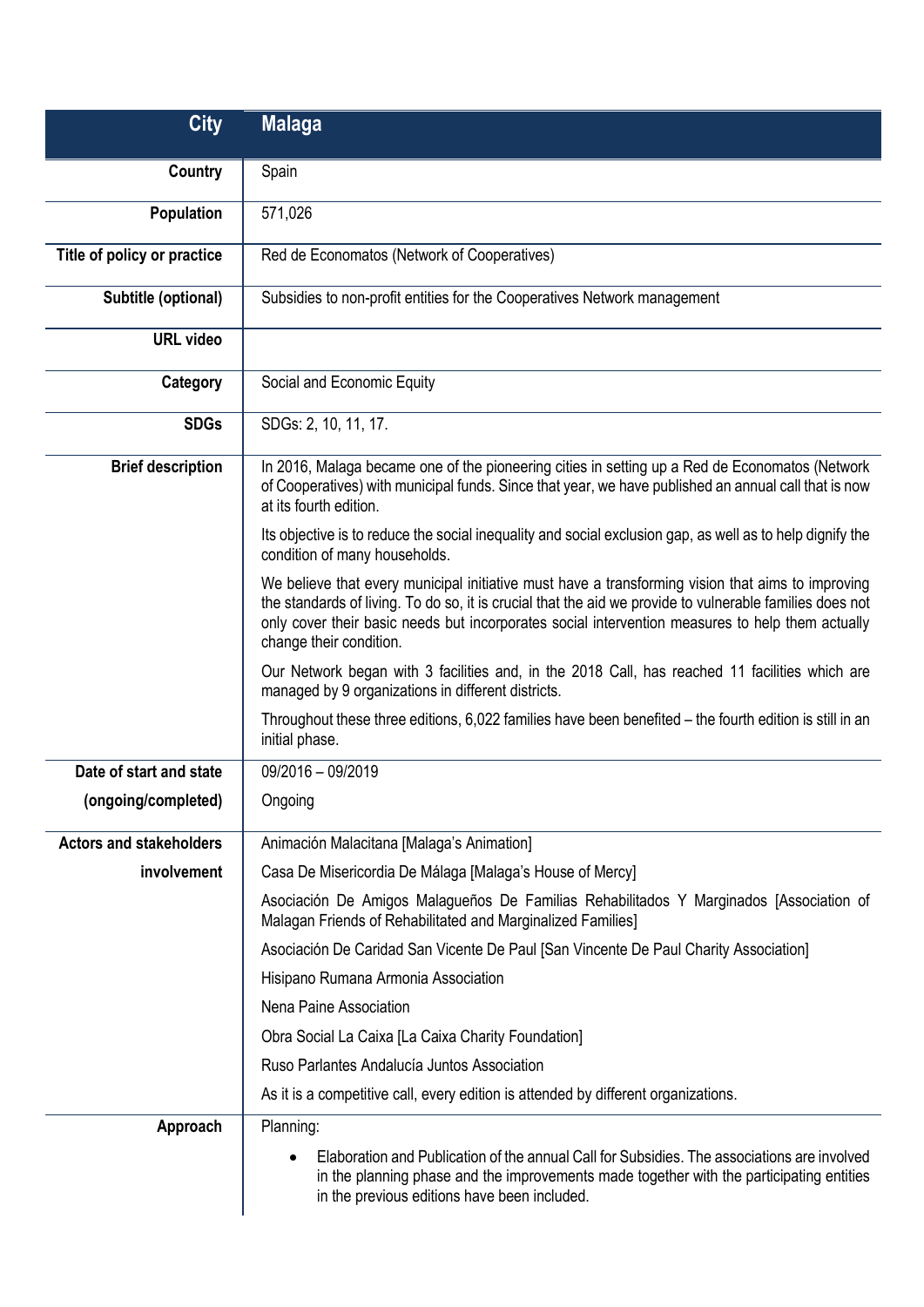|                              | Implementation:                                                                                                                                                                                                                                                                                                                                                                                                                                                                            |
|------------------------------|--------------------------------------------------------------------------------------------------------------------------------------------------------------------------------------------------------------------------------------------------------------------------------------------------------------------------------------------------------------------------------------------------------------------------------------------------------------------------------------------|
|                              | Weekly monitoring;<br>Follow-up meetings, at least 2 times during the project;<br>$\bullet$<br>Evaluation reports according to the model;<br>٠                                                                                                                                                                                                                                                                                                                                             |
|                              | Economic monitoring of the execution (2 times during the project);<br>$\bullet$<br>Impact (profiles).<br>$\bullet$                                                                                                                                                                                                                                                                                                                                                                         |
| Innovation                   | The city of Malaga is a pioneer in the implementation of a Network of Cooperatives financed with<br>municipal funds, as the Municipality saw the need to reduce the gap of social inequality and social<br>exclusion.                                                                                                                                                                                                                                                                      |
|                              | These programs and initiatives have two aspects: the most urgent and important $-$ due to the<br>situation of emergency in which many families are - is to cover basic needs; and the second aspect<br>regards the need of concrete actions to overcome the situation of vulnerability of these families.<br>Therefore, we set up actions and activities that aim to improving employability, through community<br>cooperation and educational and social actions.                         |
|                              | To do so, it's important to create a strict and permanent coordination between the 12 Community<br>Social Services Centres.                                                                                                                                                                                                                                                                                                                                                                |
|                              | In addition, in 1995, the Municipality of Malaga drew up its first Agenda Local 21 [Local Agenda 21],<br>being a pioneer in putting into practice the recommendations of the World Conference on the<br>Environment, held in Rio de Janeiro in 1992.                                                                                                                                                                                                                                       |
|                              | In 2015, the "Agenda 21 of Malaga 2015" was approved: An Urban Agenda for the 2020-2050<br>integrated sustainability strategy, which aims to recover the balance of the environment and raise<br>the standards of living for the population. In order to achieve this goal, we need to evaluate<br>periodically the situation of our city, using the information technology and the urban indicators<br>system.                                                                            |
| Impact                       | This initiative aims to reduce the gap of social inequality and social exclusion in the city of Malaga,<br>where, in 2011, according to the Observatorio de Medio Ambiente Urbano [Urban Environment<br>Observatory of Malaga], 22.58% of its inhabitants were at risk of poverty and 33.53% did not make<br>ends meet.                                                                                                                                                                    |
|                              | Priority attention to the most vulnerable groups:                                                                                                                                                                                                                                                                                                                                                                                                                                          |
|                              | Children;<br>Elderly people;<br>Families with dependent children.                                                                                                                                                                                                                                                                                                                                                                                                                          |
| <b>Inclusion</b>             | Through the Network of Cooperatives, we put social inclusion into practice since the recipients of<br>the subsidies are the groups and associations that distribute food to families in need. The funds are<br>also used to manage the facilities that host the Cooperatives. In 2018, nine organizations<br>specialized in social action manage these spaces. The existing collaboration with Caixa Bank and<br>Maskom Supermarkets is also noteworthy, which started with the 2017 Call. |
| <b>Adversity coefficient</b> | This project was created to respond to the basic needs of a slice of population, although there are<br>other complementary services provided by the Community Social Services Centres.                                                                                                                                                                                                                                                                                                     |
|                              | We examined initiatives from other cities which, although different, were created with the same<br>objective, such as Seville, Huelvaetc.                                                                                                                                                                                                                                                                                                                                                  |
|                              | In 2016, the study "Pobreza Infantil en Málaga. Condiciones de vida de las familias en situación<br>vulnerable" ["Child Poverty in Malaga: Living Conditions of Vulnerable Families"] carried out by the<br>Urban Environment Observatory of Malaga, revealed that 34,000 children were at risk of poverty or<br>social exclusion with a tendency to rise.                                                                                                                                 |